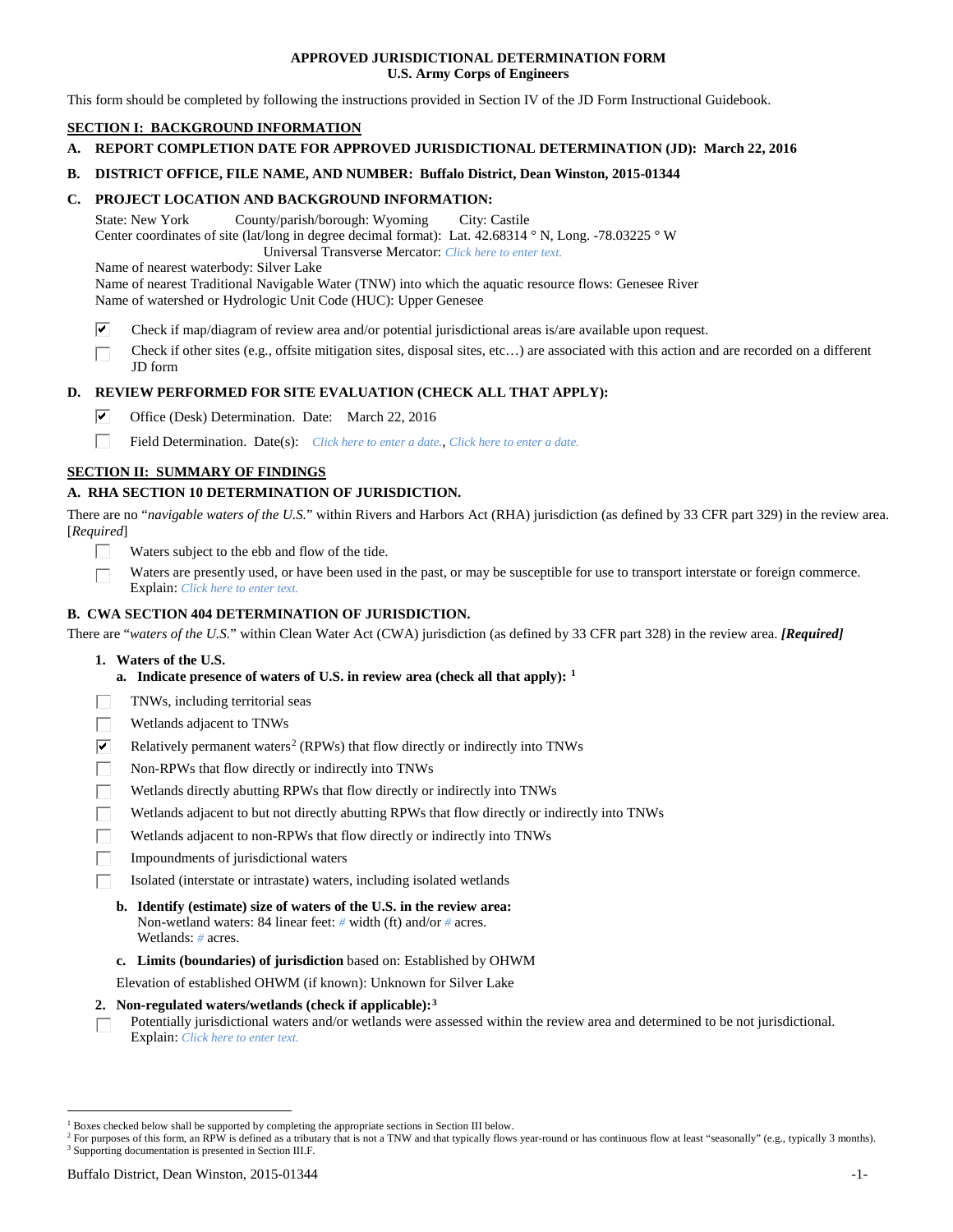# **SECTION III: CWA ANALYSIS**

### **A. TNWs AND WETLANDS ADJACENT TO TNWs**

**The agencies will assert jurisdiction over TNWs and wetlands adjacent to TNWs. If the aquatic resource is a TNW, complete Section III.A.1 and Section III.D.1. only; if the aquatic resource is a wetland adjacent to a TNW, complete Sections III.A.1 and 2 and Section III.D.1.; otherwise, see Section III.B below**.

- **1. TNW**  Identify TNW: *Click here to enter text.*
	- Summarize rationale supporting determination: *Click here to enter text.*
- **2. Wetland adjacent to TNW** Summarize rationale supporting conclusion that wetland is "adjacent": *Click here to enter text.*

### **B. CHARACTERISTICS OF TRIBUTARY (THAT IS NOT A TNW) AND ITS ADJACENT WETLANDS (IF ANY):**

**This section summarizes information regarding characteristics of the tributary and its adjacent wetlands, if any, and it helps determine whether or not the standards for jurisdiction established under Rapanos have been met.** 

**The agencies will assert jurisdiction over non-navigable tributaries of TNWs where the tributaries are "relatively permanent waters" (RPWs), i.e. tributaries that typically flow year-round or have continuous flow at least seasonally (e.g., typically 3 months). A wetland that directly abuts an RPW is also jurisdictional. If the aquatic resource is not a TNW, but has year-round (perennial) flow, skip to Section III.D.2. If the aquatic resource is a wetland directly abutting a tributary with perennial flow, skip to Section III.D.4.**

**A wetland that is adjacent to but that does not directly abut an RPW requires a significant nexus evaluation. Corps districts and EPA regions will include in the record any available information that documents the existence of a significant nexus between a relatively permanent tributary that is not perennial (and its adjacent wetlands if any) and a traditional navigable water, even though a significant nexus finding is not required as a matter of law.**

**If the waterbody[4](#page-1-0) is not an RPW, or a wetland directly abutting an RPW, a JD will require additional data to determine if the waterbody has a significant nexus with a TNW. If the tributary has adjacent wetlands, the significant nexus evaluation must consider the tributary in combination with all of its adjacent wetlands. This significant nexus evaluation that combines, for analytical purposes, the tributary and all of its adjacent wetlands is used whether the review area identified in the JD request is the tributary, or its adjacent wetlands, or both. If the JD covers a tributary with adjacent wetlands, complete Section III.B.1 for the tributary, Section III.B.2 for any onsite wetlands, and Section III.B.3 for all wetlands adjacent to that tributary, both onsite and offsite. The determination whether a significant nexus exists is determined in Section III.C below.**

**1. Characteristics of non-TNWs that flow directly or indirectly into TNW**

**(i) General Area Conditions:**

Watershed size: *# Choose an item.* Drainage area: *# Choose an item.*

Average annual rainfall: *#* inches Average annual snowfall: *#* inches

#### **(ii) Physical Characteristics:**

- (a) Relationship with TNW:
	- Tributary flows directly into TNW. Г.

Tributary flows through *Choose an item.* tributaries before entering TNW.

Project waters are *Choose an item.* river miles from TNW. Project waters are *Choose an item.* river miles from RPW. Project waters are *Choose an item.* aerial (straight) miles from TNW. Project waters are *Choose an item.* aerial (straight) miles from RPW. Project waters cross or serve as state boundaries. Explain: *Click here to enter text.*

Identify flow route to TNW[5:](#page-1-1) *Click here to enter text.* Tributary stream order, if known: *Click here to enter text.*

(b) General Tributary Characteristics (check all that apply):

**Tributary** is:  $\Box$  Natural

- Artificial (man-made). Explain: *Click here to enter text.*
- Manipulated (man-altered). Explain: *Click here to enter text.*

<span id="page-1-1"></span><span id="page-1-0"></span><sup>&</sup>lt;sup>4</sup> Note that the Instructional Guidebook contains additional information regarding swales, ditches, washes, and erosional features generally and in the arid West. <sup>5</sup> Flow route can be described by identifying, e.g., tributary a, which flows through the review area, to flow into tributary b, which then flows into TNW.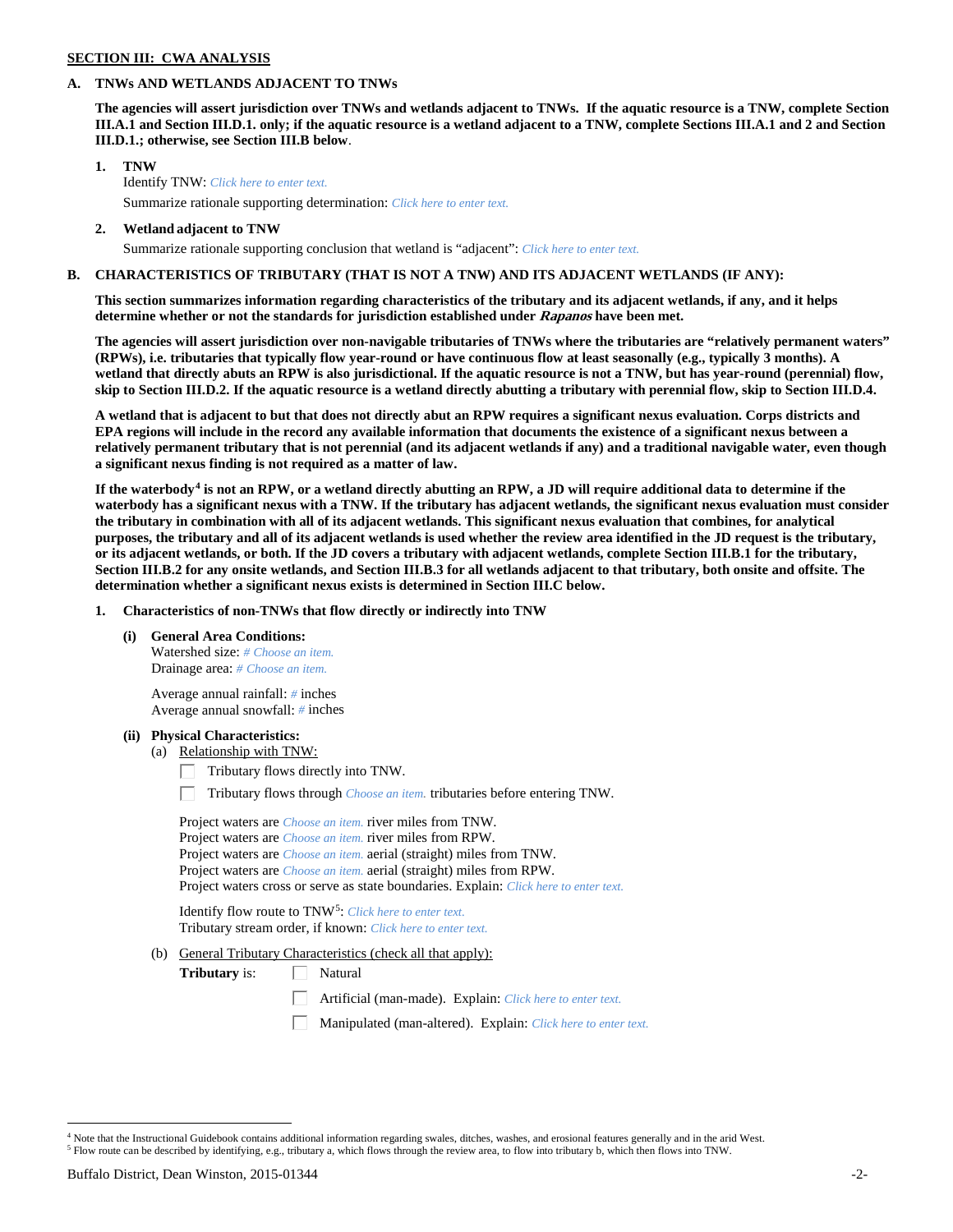| Tributary properties with respect to top of bank (estimate):<br>Average width: # feet<br>Average depth: $#$ feet<br>Average side slopes: Choose an item.                                                                                                                                                                                                                                                                                                                                                                                                                                                                                                                                                              |
|-----------------------------------------------------------------------------------------------------------------------------------------------------------------------------------------------------------------------------------------------------------------------------------------------------------------------------------------------------------------------------------------------------------------------------------------------------------------------------------------------------------------------------------------------------------------------------------------------------------------------------------------------------------------------------------------------------------------------|
| Primary tributary substrate composition (check all that apply):<br>Silts<br>Sands<br>Concrete<br>Cobbles<br>Gravel<br>Muck<br>Bedrock<br>Vegetation. Type/% cover: Click here to enter text.<br>L                                                                                                                                                                                                                                                                                                                                                                                                                                                                                                                     |
| Other. Explain: Click here to enter text.<br>Tributary condition/stability [e.g., highly eroding, sloughing banks]. Explain: Click here to enter text.<br>Presence of run/riffle/pool complexes. Explain: Click here to enter text.<br>Tributary geometry: Choose an item.<br>Tributary gradient (approximate average slope): #%                                                                                                                                                                                                                                                                                                                                                                                      |
| $(c)$ Flow:<br>Tributary provides for: Choose an item.<br>Estimate average number of flow events in review area/year: Choose an item.<br>Describe flow regime: Click here to enter text.<br>Other information on duration and volume: Click here to enter text.                                                                                                                                                                                                                                                                                                                                                                                                                                                       |
| <b>Surface flow is:</b> <i>Choose an item.</i> <b>Characteristics:</b> <i>Click here to enter text.</i>                                                                                                                                                                                                                                                                                                                                                                                                                                                                                                                                                                                                               |
| Subsurface flow: Choose an item. Explain findings: Click here to enter text.<br>Dye (or other) test performed: Click here to enter text.                                                                                                                                                                                                                                                                                                                                                                                                                                                                                                                                                                              |
| Tributary has (check all that apply):<br>Bed and banks<br>OHWM <sup>6</sup> (check all indicators that apply):<br>clear, natural line impressed on the bank $\Box$<br>the presence of litter and debris<br>changes in the character of soil<br>destruction of terrestrial vegetation<br>the presence of wrack line<br>shelving<br>vegetation matted down, bent, or absent<br>sediment sorting<br>leaf litter disturbed or washed away<br>scour<br>sediment deposition<br>multiple observed or predicted flow events<br>water staining<br>abrupt change in plant community Click here to enter text.<br>other (list): Click here to enter text.<br>Discontinuous OHWM. <sup>7</sup> Explain: Click here to enter text. |
| If factors other than the OHWM were used to determine lateral extent of CWA jurisdiction (check all that apply):<br>High Tide Line indicated by:<br>Mean High Water Mark indicated by:<br>L<br>oil or scum line along shore objects<br>survey to available datum;<br>fine shell or debris deposits (foreshore)<br>physical markings;<br>physical markings/characteristics<br>vegetation lines/changes in vegetation types.<br>tidal gauges<br>other (list): Click here to enter text.                                                                                                                                                                                                                                 |
| (iii) Chemical Characteristics:                                                                                                                                                                                                                                                                                                                                                                                                                                                                                                                                                                                                                                                                                       |

Characterize tributary (e.g., water color is clear, discolored, oily film; water quality; general watershed characteristics, etc.). Explain: *Click here to enter text.*

Identify specific pollutants, if known: *Click here to enter text.*

<span id="page-2-1"></span><span id="page-2-0"></span> <sup>6</sup> <sup>6</sup>A natural or man-made discontinuity in the OHWM does not necessarily sever jurisdiction (e.g., where the stream temporarily flows underground, or where the OHWM has been removed by development or agricultural practices). Where there is a break in the OHWM that is unrelated to the waterbody's flow regime (e.g., flow over a rock outcrop or through a culvert), the agencies will look for indicators of flow above and below the break. 7 Ibid.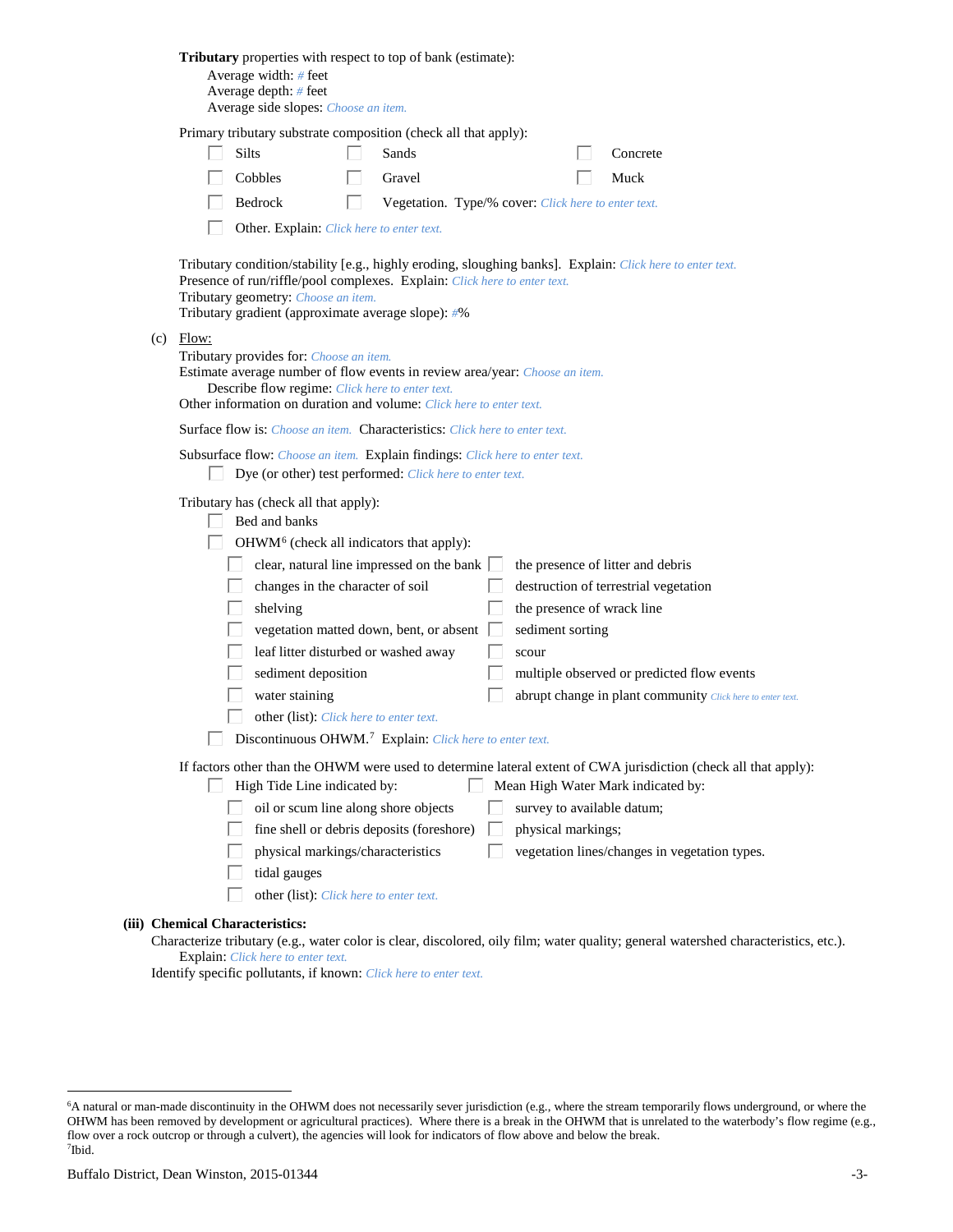### **(iv) Biological Characteristics. Channel supports (check all that apply):**

- Riparian corridor. Characteristics (type, average width): *Click here to enter text.*
- Wetland fringe. Characteristics: *Click here to enter text.*
- $\Box$  Habitat for:
	- Federally Listed species. Explain findings: *Click here to enter text.*
	- Fish/spawn areas. Explain findings: *Click here to enter text.*
	- Other environmentally-sensitive species. Explain findings: *Click here to enter text.*
	- $\Box$ Aquatic/wildlife diversity. Explain findings: *Click here to enter text.*

#### **2. Characteristics of wetlands adjacent to non-TNW that flow directly or indirectly into TNW**

#### **(i) Physical Characteristics:**

(a) General Wetland Characteristics: Properties: Wetland size: *#* acres Wetland type. Explain: *Click here to enter text.* Wetland quality. Explain: *Click here to enter text.* Project wetlands cross or serve as state boundaries. Explain: *Click here to enter text.*

(b) General Flow Relationship with Non-TNW:

Flow is: *Choose an item.* Explain: *Click here to enter text.*

Surface flow is: *Choose an item.* Characteristics: *Click here to enter text.*

Subsurface flow: *Choose an item.* Explain findings: *Click here to enter text.*

- Dye (or other) test performed: *Click here to enter text.*
- (c) Wetland Adjacency Determination with Non-TNW:
	- Directly abutting П.
	- П. Not directly abutting
		- П. Discrete wetland hydrologic connection. Explain: *Click here to enter text.*
		- П. Ecological connection. Explain: *Click here to enter text.*
		- П. Separated by berm/barrier. Explain: *Click here to enter text.*
- (d) Proximity (Relationship) to TNW

Project wetlands are *Choose an item.* river miles from TNW. Project waters are *Choose an item.* aerial (straight) miles from TNW. Flow is from: *Choose an item.* Estimate approximate location of wetland as within the *Choose an item.* floodplain.

#### **(ii) Chemical Characteristics:**

Characterize wetland system (e.g., water color is clear, brown, oil film on surface; water quality; general watershed characteristics; etc.). Explain: *Click here to enter text.*

Identify specific pollutants, if known: *Click here to enter text.*

#### **(iii) Biological Characteristics. Wetland supports (check all that apply):**

- Riparian buffer. Characteristics (type, average width): *Click here to enter text.*
	- Vegetation type/percent cover. Explain: *Click here to enter text.*
	- Habitat for:
		- Federally Listed species. Explain findings: *Click here to enter text*.
		- Fish/spawn areas. Explain findings: *Click here to enter text.*
		- Other environmentally-sensitive species. Explain findings: *Click here to enter text.*  $\Box$
		- $\Box$ Aquatic/wildlife diversity. Explain findings: *Click here to enter text.*

### **3. Characteristics of all wetlands adjacent to the tributary (if any)**

All wetland(s) being considered in the cumulative analysis: *Choose an item.* Approximately (*#*) acres in total are being considered in the cumulative analysis.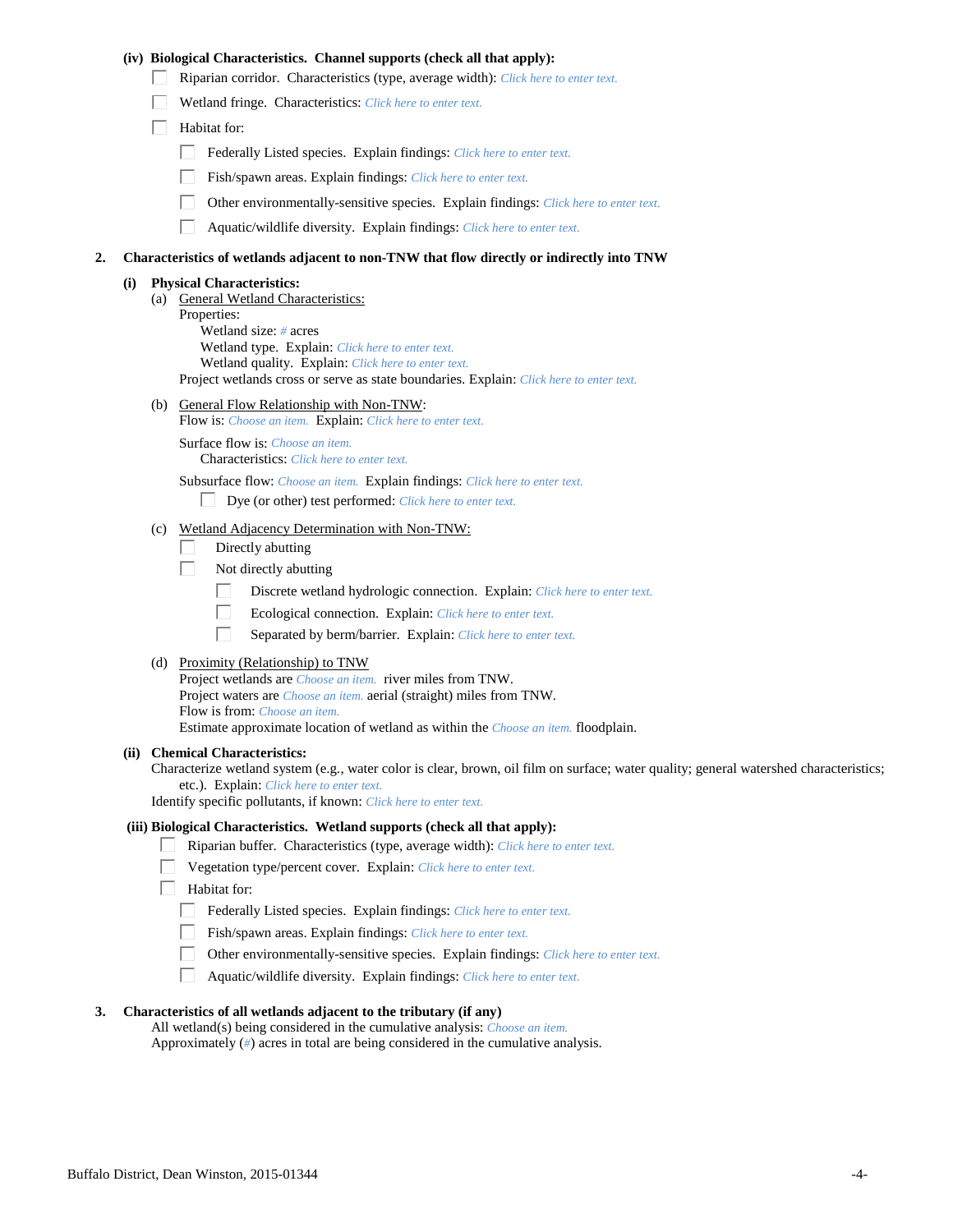For each wetland, specify the following:

| Directly abuts? $(Y/N)$ | Size (in acres) | Directly abuts? $(Y/N)$ | Size (in acres) |
|-------------------------|-----------------|-------------------------|-----------------|
|                         |                 |                         |                 |
| V/N                     |                 | Y/N                     |                 |
| V/N                     |                 | Y/N                     |                 |
|                         |                 | Y/N                     |                 |

Summarize overall biological, chemical and physical functions being performed: *Click here to enter text.*

### **C. SIGNIFICANT NEXUS DETERMINATION**

**A significant nexus analysis will assess the flow characteristics and functions of the tributary itself and the functions performed by any wetlands adjacent to the tributary to determine if they significantly affect the chemical, physical, and biological integrity of a TNW. For each of the following situations, a significant nexus exists if the tributary, in combination with all of its adjacent wetlands, has more than a speculative or insubstantial effect on the chemical, physical and/or biological integrity of a TNW. Considerations when evaluating significant nexus include, but are not limited to the volume, duration, and frequency of the flow of water in the tributary and its proximity to a TNW, and the functions performed by the tributary and all its adjacent wetlands. It is not appropriate to determine significant nexus based solely on any specific threshold of distance (e.g. between a tributary and its adjacent wetland or between a tributary and the TNW). Similarly, the fact an adjacent wetland lies within or outside of a floodplain is not solely determinative of significant nexus.** 

#### **Draw connections between the features documented and the effects on the TNW, as identified in the** *Rapanos* **Guidance and discussed in the Instructional Guidebook. Factors to consider include, for example:**

- Does the tributary, in combination with its adjacent wetlands (if any), have the capacity to carry pollutants or flood waters to TNWs, or to reduce the amount of pollutants or flood waters reaching a TNW?
- Does the tributary, in combination with its adjacent wetlands (if any), provide habitat and lifecycle support functions for fish and other species, such as feeding, nesting, spawning, or rearing young for species that are present in the TNW?
- Does the tributary, in combination with its adjacent wetlands (if any), have the capacity to transfer nutrients and organic carbon that support downstream foodwebs?
- Does the tributary, in combination with its adjacent wetlands (if any), have other relationships to the physical, chemical, or biological integrity of the TNW?

### *Note: the above list of considerations is not inclusive and other functions observed or known to occur should be documented below:*

- **1. Significant nexus findings for non-RPW that has no adjacent wetlands and flows directly or indirectly into TNWs.** Explain findings of presence or absence of significant nexus below, based on the tributary itself, then go to Section III.D: *Click here to enter text.*
- **2. Significant nexus findings for non-RPW and its adjacent wetlands, where the non-RPW flows directly or indirectly into TNWs.**  Explain findings of presence or absence of significant nexus below, based on the tributary in combination with all of its adjacent wetlands, then go to Section III.D: *Click here to enter text.*
- **3. Significant nexus findings for wetlands adjacent to an RPW but that do not directly abut the RPW.** Explain findings of presence or absence of significant nexus below, based on the tributary in combination with all of its adjacent wetlands, then go to Section III.D: *Click here to enter text.*

# **D. DETERMINATIONS OF JURISDICTIONAL FINDINGS. THE SUBJECT WATERS/WETLANDS ARE (CHECK ALL THAT APPLY):**

- **1. TNWs and Adjacent Wetlands.** Check all that apply and provide size estimates in review area:
	- TNWs: *#* linear feet *#* width (ft), Or, *#* acres.
	- $\Box$ Wetlands adjacent to TNWs: *#* acres.
- **2. RPWs that flow directly or indirectly into TNWs.**
	- $\triangledown$  Tributaries of TNWs where tributaries typically flow year-round are jurisdictional. Provide data and rationale indicating that tributary is perennial: Silver Lake shows up as a perennial waterway on the Castile, New York, USGS Quadrangle Map. Silver Lake flows into the Silver Lake Outlet, which flows into the Genesee River. The Genesee River is a Traditional Navigable Waterway.
	- Tributaries of TNW where tributaries have continuous flow "seasonally" (e.g., typically three months each year) are jurisdictional. Data supporting this conclusion is provided at Section III.B. Provide rationale indicating that tributary flows seasonally: *Click here to enter text.*.

Provide estimates for jurisdictional waters in the review area (check all that apply):

- $\triangledown$  Tributary waters: 84 linear feet # width (ft).
- Other non-wetland waters: *#* acres.

Identify type(s) of waters: *Click here to enter text.*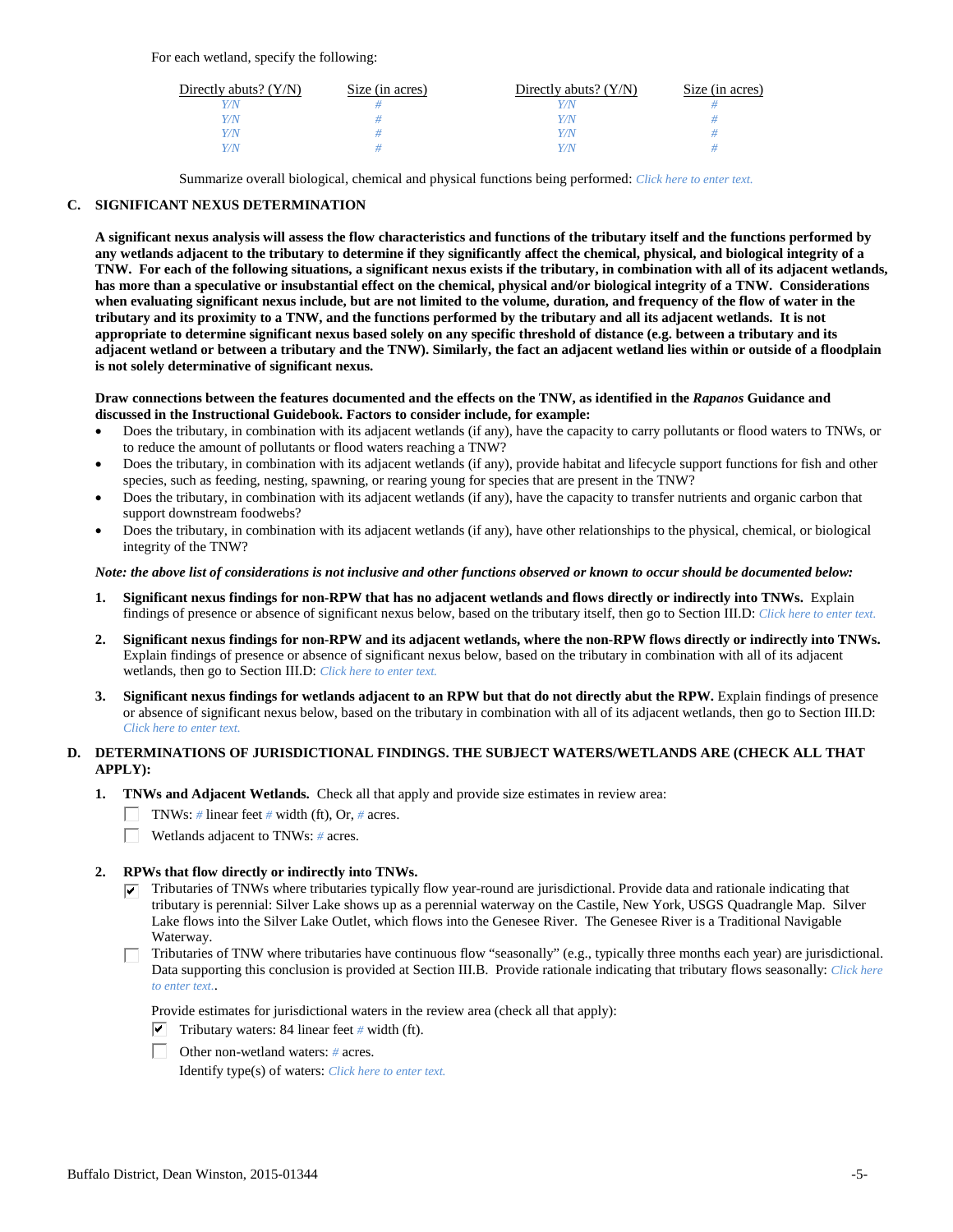### **3. Non-RPWs[8](#page-5-0) that flow directly or indirectly into TNWs.**

Waterbody that is not a TNW or an RPW, but flows directly or indirectly into a TNW, and it has a significant nexus with a TNW is jurisdictional. Data supporting this conclusion is provided at Section III.C.

Provide estimates for jurisdictional waters within the review area (check all that apply):

- Tributary waters: *#* linear feet *#* width (ft).  $\mathbf{L}$
- Other non-wetland waters: *#* acres.
	- Identify type(s) of waters: *Click here to enter text.*

### **4. Wetlands directly abutting an RPW that flow directly or indirectly into TNWs.**

- ГT. Wetlands directly abut RPW and thus are jurisdictional as adjacent wetlands.
	- Wetlands directly abutting an RPW where tributaries typically flow year-round. Provide data and rationale indicating that tributary is perennial in Section III.D.2, above. Provide rationale indicating that wetland is directly abutting an RPW: *Click here to enter text.*

Wetlands directly abutting an RPW where tributaries typically flow "seasonally." Provide data indicating that tributary is seasonal in Section III.B and rationale in Section III.D.2, above. Provide rationale indicating that wetland is directly abutting an RPW: *Click here to enter text.*

Provide acreage estimates for jurisdictional wetlands in the review area: *#* acres.

#### **5. Wetlands adjacent to but not directly abutting an RPW that flow directly or indirectly into TNWs.**

Wetlands that do not directly abut an RPW, but when considered in combination with the tributary to which they are П adjacent and with similarly situated adjacent wetlands, have a significant nexus with a TNW are jurisidictional. Data supporting this conclusion is provided at Section III.C.

Provide acreage estimates for jurisdictional wetlands in the review area: *#* acres.

#### **6. Wetlands adjacent to non-RPWs that flow directly or indirectly into TNWs.**

Wetlands adjacent to such waters, and have when considered in combination with the tributary to which they are adjacent П and with similarly situated adjacent wetlands, have a significant nexus with a TNW are jurisdictional. Data supporting this conclusion is provided at Section III.C.

Provide estimates for jurisdictional wetlands in the review area: *#* acres.

### **7. Impoundments of jurisdictional waters. [9](#page-5-1)**

As a general rule, the impoundment of a jurisdictional tributary remains jurisdictional.

- Demonstrate that impoundment was created from "waters of the U.S.," or
- Demonstrate that water meets the criteria for one of the categories presented above (1-6), or
- Demonstrate that water is isolated with a nexus to commerce (see E below). Г

### **E. ISOLATED [INTERSTATE OR INTRA-STATE] WATERS, INCLUDING ISOLATED WETLANDS, THE USE, DEGRADATION OR DESTRUCTION OF WHICH COULD AFFECT INTERSTATE COMMERCE, INCLUDING ANY SUCH WATERS (CHECK ALL THAT APPLY):[10](#page-5-2)**

- L. which are or could be used by interstate or foreign travelers for recreational or other purposes.
- from which fish or shellfish are or could be taken and sold in interstate or foreign commerce.
- which are or could be used for industrial purposes by industries in interstate commerce. П.
- Г Interstate isolated waters.Explain: *Click here to enter text.*
- П Other factors.Explain: *Click here to enter text.*

#### **Identify water body and summarize rationale supporting determination:** *Click here to enter text.*

Provide estimates for jurisdictional waters in the review area (check all that apply):

- Tributary waters: *#* linear feet *#* width (ft).
- Other non-wetland waters: *#* acres.

Identify type(s) of waters: *Click here to enter text.*

Wetlands: *#* acres.

<span id="page-5-0"></span> $\frac{1}{8}$ See Footnote # 3.

<sup>&</sup>lt;sup>9</sup> To complete the analysis refer to the key in Section III.D.6 of the Instructional Guidebook.

<span id="page-5-2"></span><span id="page-5-1"></span><sup>&</sup>lt;sup>10</sup> Prior to asserting or declining CWA jurisdiction based solely on this category, Corps Districts will elevate the action to Corps and EPA HQ for review consistent with the process described in the Corps/EPA *Memorandum Regarding CWA Act Jurisdiction Following Rapanos.*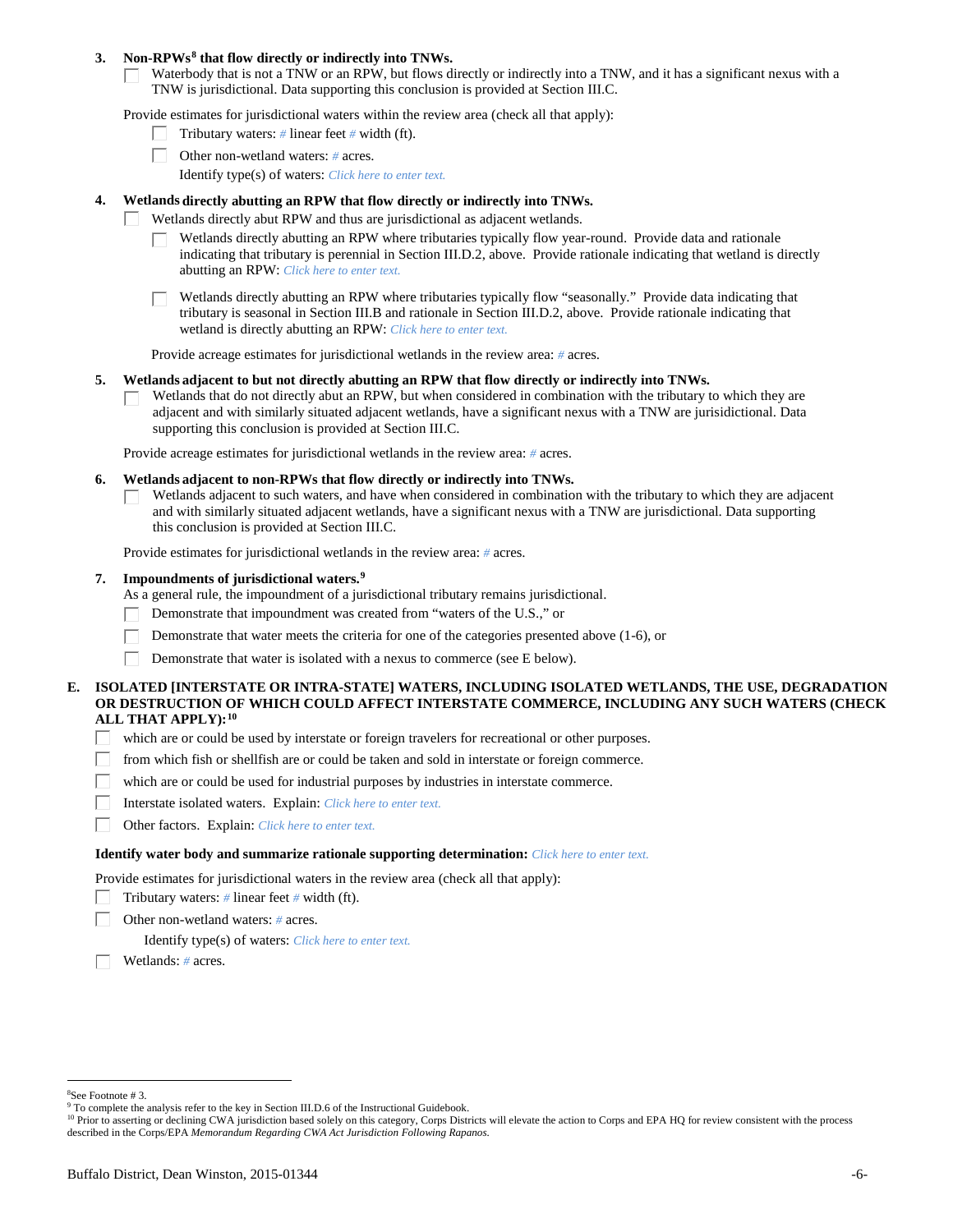| F.                                                                                                                                                                                                                                                                                                                        |                                                                                            | NON-JURISDICTIONAL WATERS, INCLUDING WETLANDS (CHECK ALL THAT APPLY):                                                                                                                                                                                          |  |  |
|---------------------------------------------------------------------------------------------------------------------------------------------------------------------------------------------------------------------------------------------------------------------------------------------------------------------------|--------------------------------------------------------------------------------------------|----------------------------------------------------------------------------------------------------------------------------------------------------------------------------------------------------------------------------------------------------------------|--|--|
|                                                                                                                                                                                                                                                                                                                           |                                                                                            | If potential wetlands were assessed within the review area, these areas did not meet the criteria in the 1987 Corps of Engineers<br>Wetland Delineation Manual and/or appropriate Regional Supplements.                                                        |  |  |
|                                                                                                                                                                                                                                                                                                                           | L.                                                                                         | Review area included isolated waters with no substantial nexus to interstate (or foreign) commerce.<br>Prior to the Jan 2001 Supreme Court decision in "SWANCC," the review area would have been regulated based solely on the<br>"Migratory Bird Rule" (MBR). |  |  |
|                                                                                                                                                                                                                                                                                                                           | Е                                                                                          | Waters do not meet the "Significant Nexus" standard, where such a finding is required for jurisdiction. Explain: Click here to enter text.                                                                                                                     |  |  |
|                                                                                                                                                                                                                                                                                                                           | П                                                                                          | Other: (explain, if not covered above): Click here to enter text.                                                                                                                                                                                              |  |  |
| Provide acreage estimates for non-jurisdictional waters in the review area, where the sole potential basis of jurisdiction is the MBR factors<br>(i.e., presence of migratory birds, presence of endangered species, use of water for irrigated agriculture), using best professional judgment<br>(check all that apply): |                                                                                            |                                                                                                                                                                                                                                                                |  |  |
|                                                                                                                                                                                                                                                                                                                           |                                                                                            | Non-wetland waters (i.e., rivers, streams): # linear feet # width (ft).                                                                                                                                                                                        |  |  |
|                                                                                                                                                                                                                                                                                                                           |                                                                                            | Lakes/ponds: $# \, \text{acres.}$                                                                                                                                                                                                                              |  |  |
|                                                                                                                                                                                                                                                                                                                           | Other non-wetland waters: # acres. List type of aquatic resource: Click here to enter text |                                                                                                                                                                                                                                                                |  |  |
|                                                                                                                                                                                                                                                                                                                           |                                                                                            | Wetlands: # acres.                                                                                                                                                                                                                                             |  |  |
| Provide acreage estimates for non-jurisdictional waters in the review area that do not meet the "Significant Nexus" standard, where such a<br>finding is required for jurisdiction (check all that apply):                                                                                                                |                                                                                            |                                                                                                                                                                                                                                                                |  |  |
|                                                                                                                                                                                                                                                                                                                           |                                                                                            | Non-wetland waters (i.e., rivers, streams): $\#$ linear feet $\#$ width (ft).                                                                                                                                                                                  |  |  |
|                                                                                                                                                                                                                                                                                                                           |                                                                                            | Lakes/ponds: $# \, \text{acres.}$                                                                                                                                                                                                                              |  |  |
|                                                                                                                                                                                                                                                                                                                           |                                                                                            | Other non-wetland waters: # acres. List type of aquatic resource: Click here to enter text                                                                                                                                                                     |  |  |
|                                                                                                                                                                                                                                                                                                                           |                                                                                            | Wetlands: $#$ acres.                                                                                                                                                                                                                                           |  |  |
|                                                                                                                                                                                                                                                                                                                           |                                                                                            | <b>SECTION IV: DATA SOURCES.</b>                                                                                                                                                                                                                               |  |  |
|                                                                                                                                                                                                                                                                                                                           |                                                                                            | A. SUPPORTING DATA. Data reviewed for JD (check all that apply - checked items shall be included in case file and, where checked and                                                                                                                           |  |  |
|                                                                                                                                                                                                                                                                                                                           | է                                                                                          | requested, appropriately reference sources below):<br>Maps, plans, plots or plat submitted by or on behalf of the applicant/consultant: Location Map Supplied by the Applicant.                                                                                |  |  |
|                                                                                                                                                                                                                                                                                                                           |                                                                                            | Data sheets prepared/submitted by or on behalf of the applicant/consultant.                                                                                                                                                                                    |  |  |
|                                                                                                                                                                                                                                                                                                                           |                                                                                            | Office concurs with data sheets/delineation report.                                                                                                                                                                                                            |  |  |
|                                                                                                                                                                                                                                                                                                                           |                                                                                            | Office does not concur with data sheets/delineation report.                                                                                                                                                                                                    |  |  |
|                                                                                                                                                                                                                                                                                                                           |                                                                                            | Data sheets prepared by the Corps: Click here to enter text.                                                                                                                                                                                                   |  |  |
|                                                                                                                                                                                                                                                                                                                           |                                                                                            | Corps navigable waters' study: Click here to enter text.                                                                                                                                                                                                       |  |  |
|                                                                                                                                                                                                                                                                                                                           |                                                                                            | U.S. Geological Survey Hydrologic Atlas: Click here to enter text.                                                                                                                                                                                             |  |  |
|                                                                                                                                                                                                                                                                                                                           |                                                                                            | USGS NHD data.                                                                                                                                                                                                                                                 |  |  |
|                                                                                                                                                                                                                                                                                                                           |                                                                                            | USGS 8 and 12 digit HUC maps.                                                                                                                                                                                                                                  |  |  |
|                                                                                                                                                                                                                                                                                                                           | ⊮                                                                                          | U.S. Geological Survey map(s). Cite scale & quad name: Castile, New York, USGS Quadrangle Map, Scale is 1:24,000.<br>USDA Natural Resources Conservation Service Soil Survey. Citation: Click here to enter text.                                              |  |  |
|                                                                                                                                                                                                                                                                                                                           |                                                                                            | National wetlands inventory map(s). Cite name: Click here to enter text.                                                                                                                                                                                       |  |  |
|                                                                                                                                                                                                                                                                                                                           |                                                                                            | State/Local wetland inventory map(s): Click here to enter text.                                                                                                                                                                                                |  |  |
|                                                                                                                                                                                                                                                                                                                           |                                                                                            | FEMA/FIRM maps: Click here to enter text.                                                                                                                                                                                                                      |  |  |
|                                                                                                                                                                                                                                                                                                                           |                                                                                            | 100-year Floodplain Elevation is: Click here to enter text. (National Geodetic Vertical Datum of 1929)                                                                                                                                                         |  |  |
|                                                                                                                                                                                                                                                                                                                           | ⊽                                                                                          | Photographs:   Aerial (Name & Date): Click here to enter text.                                                                                                                                                                                                 |  |  |
|                                                                                                                                                                                                                                                                                                                           |                                                                                            | Other (Name & Date): Ground Level Photographs Supplied by the Applicant.<br>or $\overline{\mathbf{v}}$                                                                                                                                                         |  |  |
|                                                                                                                                                                                                                                                                                                                           |                                                                                            | Previous determination(s). File no. and date of response letter: Click here to enter text.                                                                                                                                                                     |  |  |
|                                                                                                                                                                                                                                                                                                                           |                                                                                            | Applicable/supporting case law: Click here to enter text.                                                                                                                                                                                                      |  |  |
|                                                                                                                                                                                                                                                                                                                           |                                                                                            | Applicable/supporting scientific literature: Click here to enter text.                                                                                                                                                                                         |  |  |
|                                                                                                                                                                                                                                                                                                                           |                                                                                            | Other information (please specify): Click here to enter text.                                                                                                                                                                                                  |  |  |

# **B. ADDITIONAL COMMENTS TO SUPPORT JD:** *Click here to enter text.*